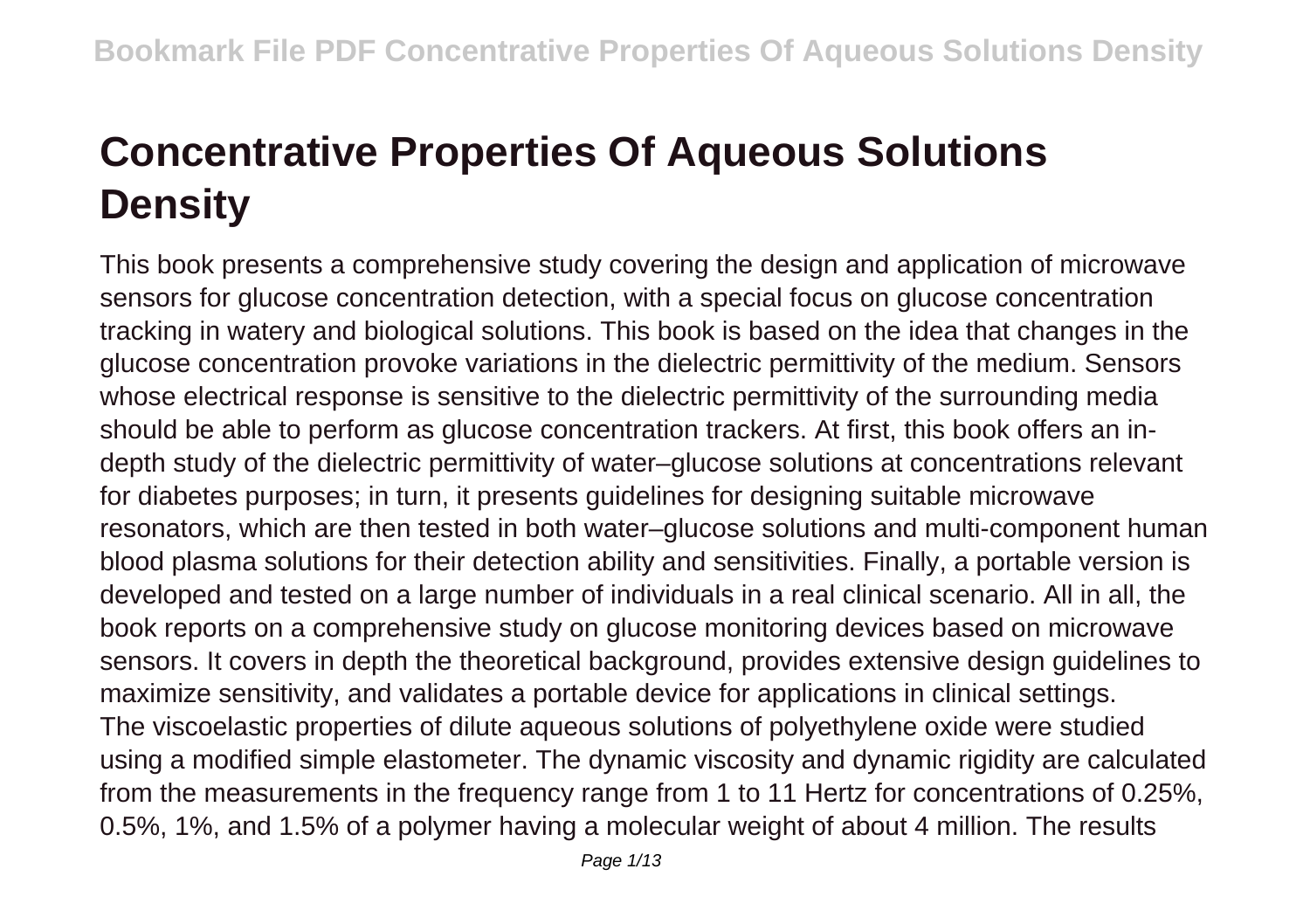indicate that the solutions may be represented as a simple Maxwellian element in the frequency range considered. (Author).

While the treatment of water and exhaust gas using ultraviolet (UV) light offers both ecological and economic advantages, information on photo-initiated advanced oxidation technologies (AOTs) has been dispersed among various journals and proceedings until now. This authoritative and comprehensive handbook is the first to cover both the photochemical fundamentals and practical applications, including a description of advanced oxidation processes (AOPs) and process engineering of suitable photoreactors. The author presents various real-world examples, including economic aspects, while many references to current scientific literature facilitate access to current research topics relevant for water and air industries. Throughout, over 140 detailed figures visualize photochemical and photophysical phenomena, and help in interpreting important research results. From the foreword by James R. Bolton (President of Bolton Photosciences Inc., Executive Director of the International Ultraviolet Association (IUVA)): "Prof. Oppenländer is well qualified to write about the AOPs/AOTs, since he has contributed to this literature in a very significant manner. This book will be of considerable value to graduate students, science and engineering faculty, scientists, process engineers and sales engineers in industry, government regulators and health professionals."

Adsorption from aqueous solutions is important in many tech nological areas, like water purification, mineral beneficiation, soil conservation, detergency, and many areas of biology. Recently, adsorption of radionuclides from aqueous solutions has become the focus of attention in assessing the movement of radionuclides through a geologic medium from Page 2/13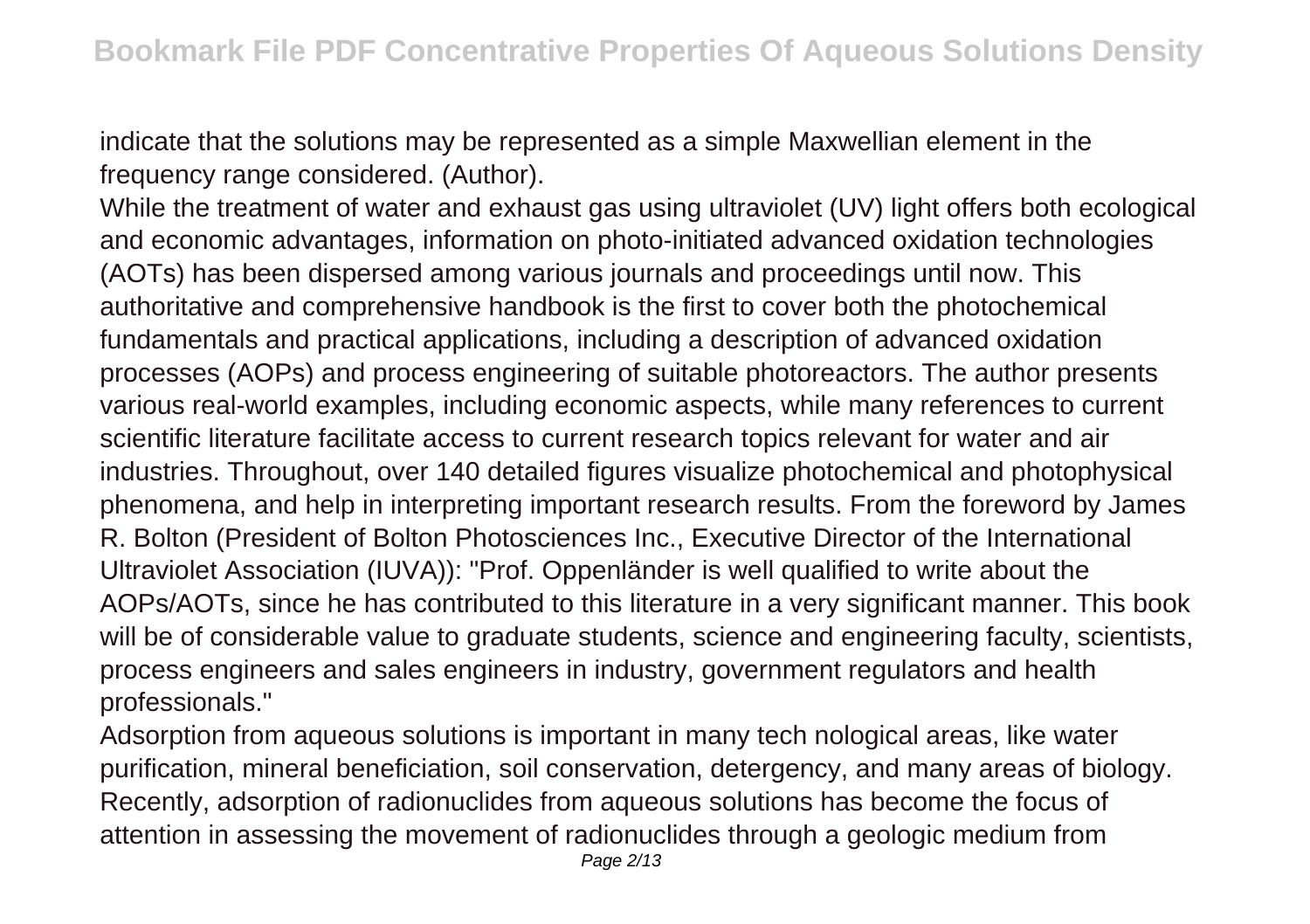underground radioactive waste repositor ies. This volume provides a multidisciplinary overview of current work in the area of adsorption from aqueous solutions, and reviews the progress that has been made in the theoretical models for assessing adsorption. Adsorption of heavy metal ions and the effect of complex formation is treated extensively, as are the effects of surface chemical properties of the adsorbent, solution pH, and thermodynamic parameters important in the adsorption process. Adsorption of pesticides and organic polymeric species on different adsorbents are included and implications of adsorption of ions on dental materials are discussed. Also included are studies of the adsorption of radionuclides by geologic media under environmental conditions. The study of the chemical nature of the adsorbed species at the surface by X-ray photoelectron spectro sc.opy which often provides mechanistic information for the adsorption process is included for adsorbed metal ions on clay and mineral surfaces.

This book provides a thorough discussion of the thermodynamics of aqueous solutions and presents tools for analyzing and solving scientific and practical problems arising in this area. It also presents methods that can be used to deal with ionic and nonionic aqueous solutions under sub- or supercritical conditions. Illustrations and tables give examples of procedures employed to predict thermodynamic quantities of the solutions, and an appendix summarizing statistical mechanical equations used to describe the systems is also provided. High-Temperature Aqueous Solutions: Thermodynamic Properties contains essential information for physical chemists, geochemists, geophysicists, chemical technicians, and scientists involved in electric power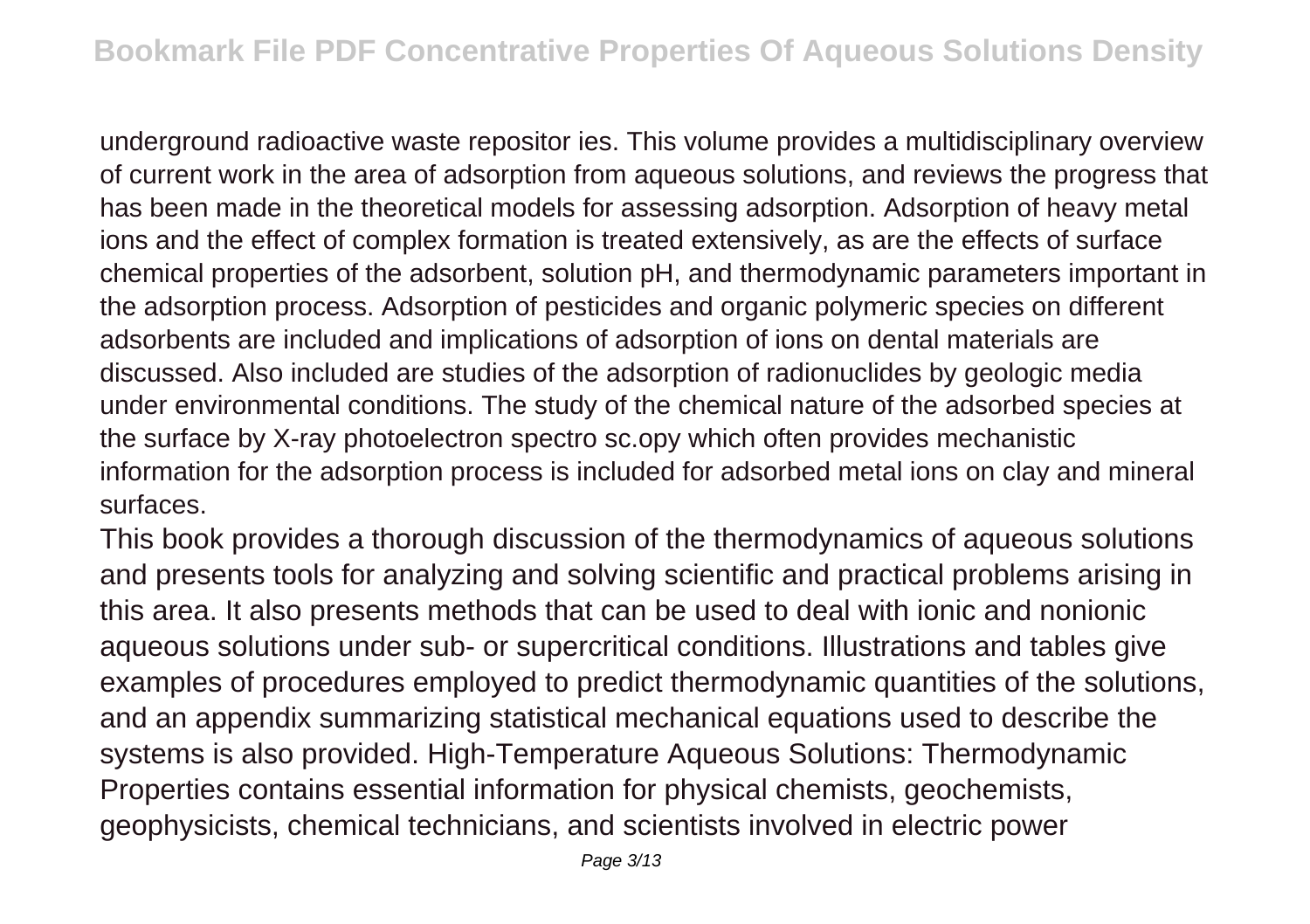## generation.

List of members in each volume.

Covers the fundamental principles of solute partitioning in aqueous two-phase systems, explains their important practical features, and furnishes methods of characterization. The information provided by the partition behaviour of a solute in an aqueous twophase system is examined.

My personal involvement with the problem of hydrophobic interactions (HI) began about ten years ago. At that time I was asked to write a review article on the properties of aqueous solutions of nonpolar solutes. While surveying the literature on this subject I found numerous discussions of the concept of HI. My interest in these interactions increased especially after reading the now classical review of W. Kauzmann (1959), in which the importance of the HI to biochemical processes is stressed. Yet, in spite of having read quite extensively on the various aspects of the subject, I acquired only a very vague idea of what people actually had in mind when referring to HI. In fact, it became quite clear that the term HI was applied by different authors to describe and interpret quite different phenomena occurring in aqueous solutions. Thus, even the most fundamental question of the very definition of the concept of HI remained unanswered. But other questions followed, e. g. : Are HI really a well established experimental fact? Is there any relation between HI and the peculiar properties of water? Is the phenomenon really unique to aqueous solutions? Finally, perhaps the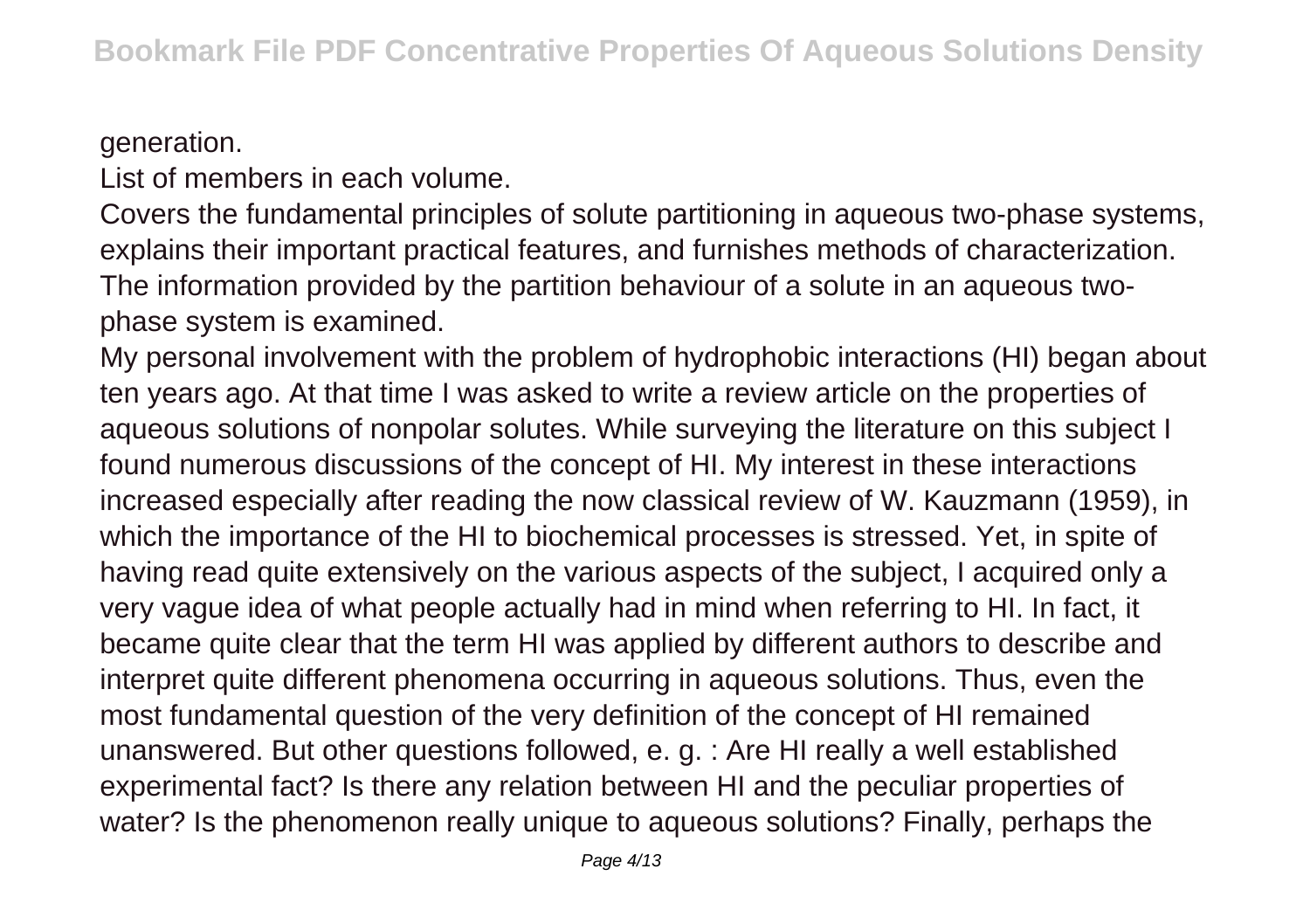most crucial question I sought to answer was whether or not there exists hard evidence that HI are really important -as often claimed-in biological processes. Aqueous Solutions and Body FluidsTheir Concentrative Properties and Conversion TablesEffect of Concentration Upon the Properties of Aqueous SolutionsThe Concentration and Temperature Dependence of the Thermodynamic Properties of Aqueous Solutions of Bolaform ElectrolytesThermodynamic Properties of Aqueous Solutions at High TemperaturesInvestigations of the Interfacial Properties of Aqueous Solutions of Disulfide-containing SurfactantsThermodynamic Properties of Aqueous Solutions Organic SubstancesCRC PressI Llc

Although the official compendia define a drug substance as to identity, purity, strength, and quality, they normally do not provide other physical or chemical data, nor do they list methods of synthesis or pathways of physical or biological degradation and metabolism. Such information is scattered throughout the scientific literature and the files of pharmaceutical laboratories. Analytical Profiles of Drug Substances brings this information together into one source. This book is the first to be entirely devoted to the challenging art of handling membrane proteins out of their natural environment, a key process in biological and pharmaceutical research, but one plagued with difficulties and pitfalls.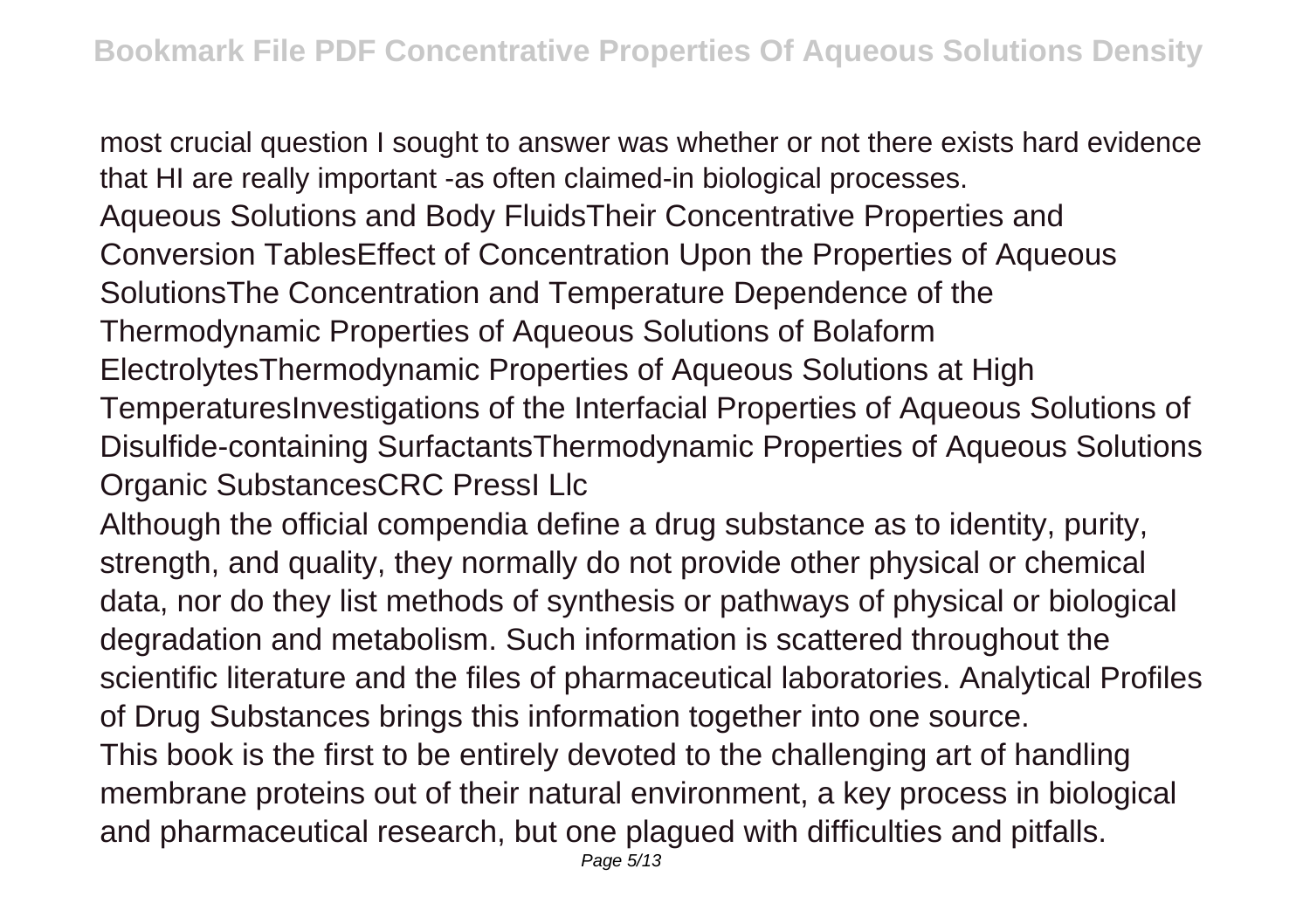Written by one of the foremost experts in the field, Membrane Proteins in Aqueous Solutions is accessible to any member of a membrane biology laboratory. After presenting the structure, functions, dynamics, synthesis, natural environment and lipid interactions of membrane proteins, the author discusses the principles of extracting them with detergents, the mechanisms of detergentinduced destabilization, countermeasures, and recent progress in developing detergents with weaker denaturing properties. Non-conventional alternatives to detergents, including bicelles, nanodiscs, amphipathic peptides, fluorinated surfactants and amphipols, are described, and their relative advantages and drawbacks are compared. The synthesis and solution properties of the various types of amphipols are presented, as well as the formation and properties of membrane protein/amphipol complexes and the transfer of amphipol-trapped proteins to detergents, nanodiscs, lipidic mesophases, or living cells. The final chapters of the book deal with applications: membrane protein in vitro folding and cell-free expression, solution studies, NMR, crystallography, electron microscopy, mass spectrometry, amphipol-mediated immobilization of membrane proteins, and biomedical applications. Important features of the book include introductory sections describing foundations as well as the state-of-the-art for each of the biophysical techniques discussed, and topical tables which organize a widely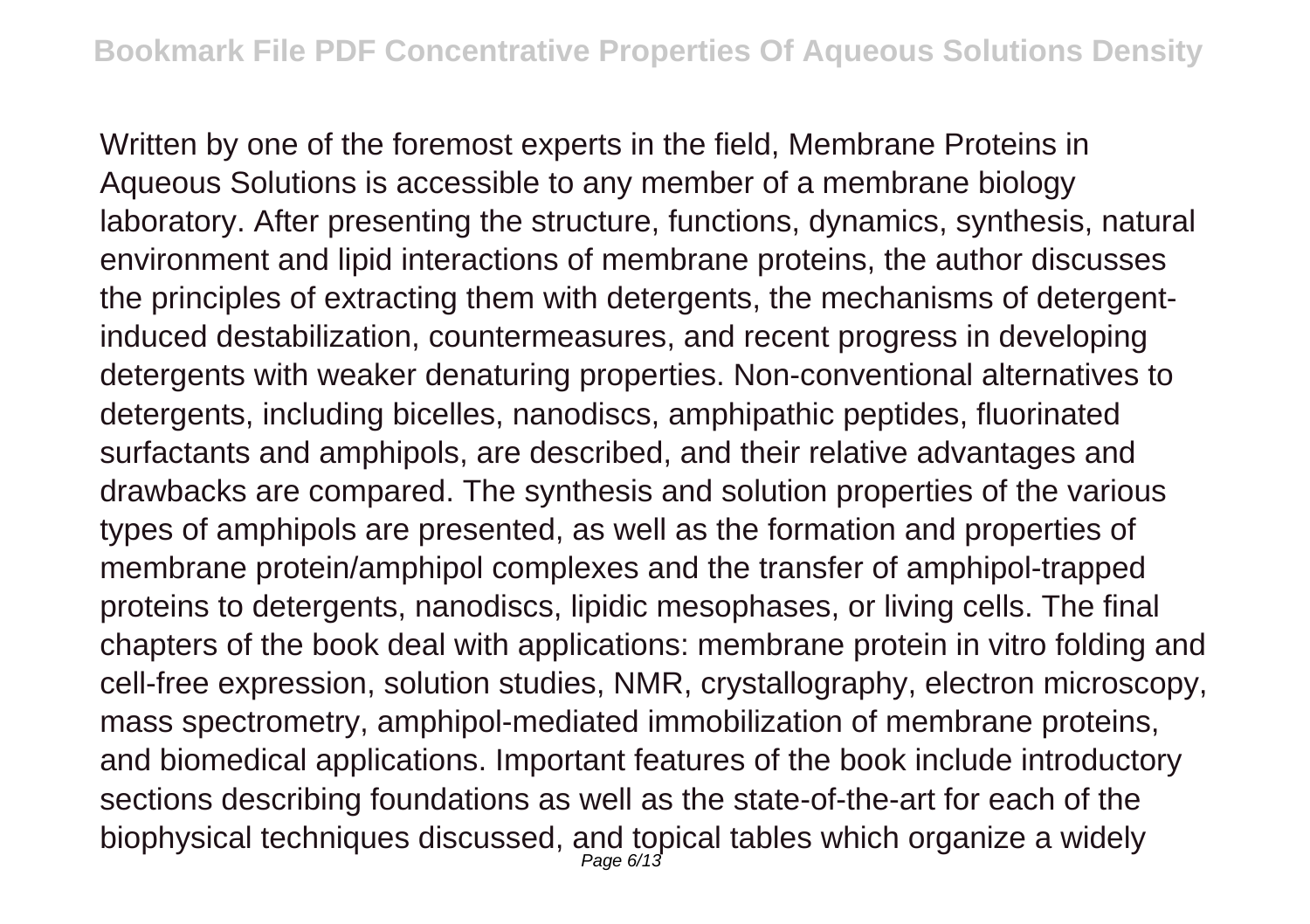dispersed literature. Boxes and annexes throughout the book explain technical aspects, and twelve detailed experimental protocols, ranging from in vitro folding of membrane proteins to single-particle electron cryomicroscopy, have been contributed by and commented on by experienced users. Membrane Proteins in Aqueous Solutions offers a concise, accessible introduction to membrane protein biochemistry and biophysics, as well as comprehensive coverage of the properties and uses of conventional and non-conventional surfactants. It will be useful both in basic and applied research laboratories and as a teaching aid for students, instructors, researchers, and professionals within the field. A UNIQUE BOOK ON THE PRESENT STATUS OF SOLVENTS AND SOLUTIONS WITH IMPORTANT PROBLEMS RELATED TO THEIR STRUCTURE AND PROPERTIES The literature on the properties of solvents and solutions used in academic research and in a wide range of industries has grown enormously during the last four decades, and is scattered in different specialized journals. Solvents and Solutions is a groundbreaking text that offers a systematic compilation of important problems related to selected properties of solvents and solutions based on the literature published so far. The author places emphasis on explaining the basic concepts involved in understanding the properties and behavior of various solvents and solutions of electrolytes and Page 7/13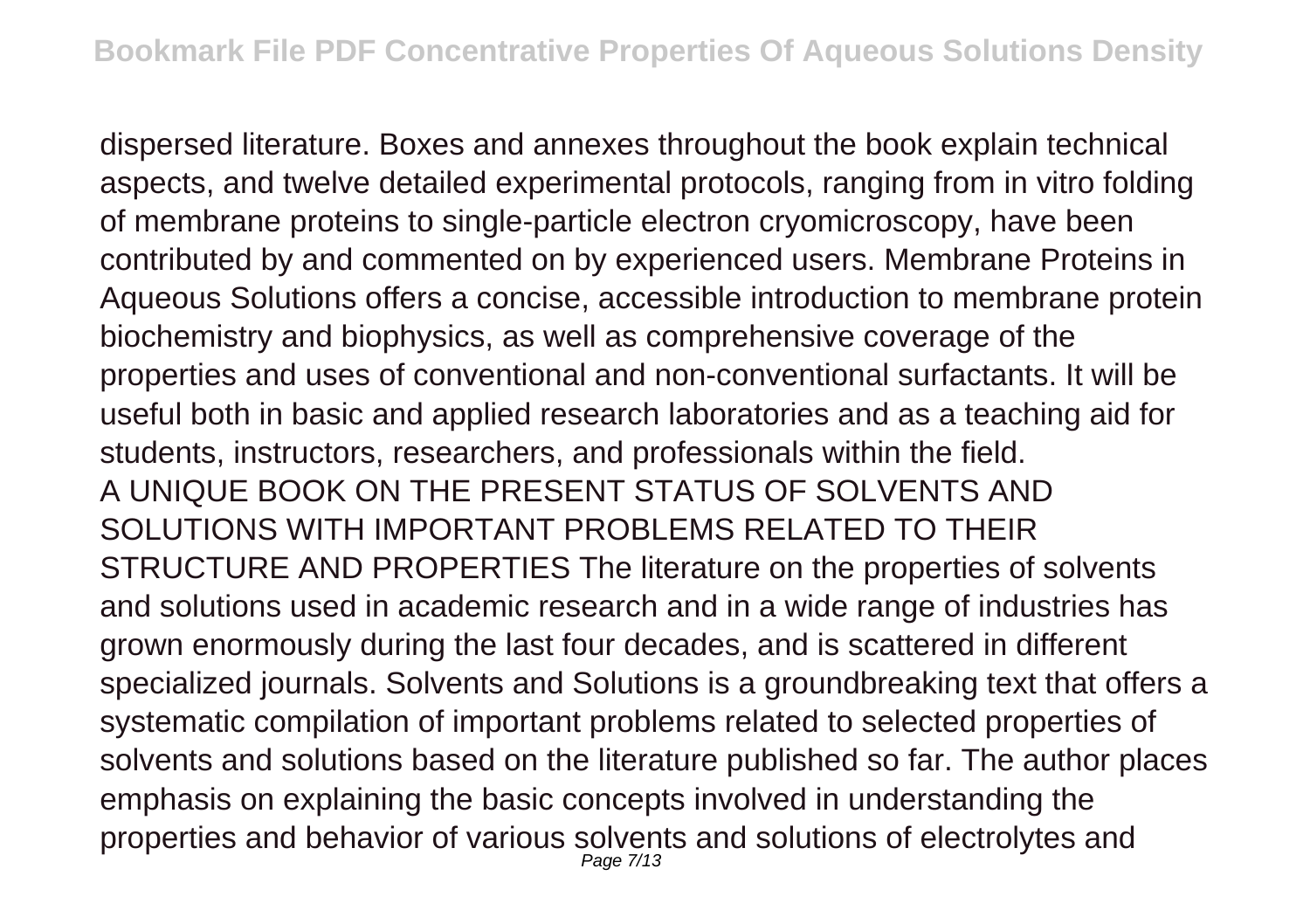nonelectolytes in a consistent manner. After a description of the general characteristics of structure of solvents and solutions and the solubility of electrolytes and nonelectrolytes under normal temperature and pressure conditions, the book first deals with different aspects of the density and the refractive index of solvents and dilute as well as concentrated solutions, and finally with the transport (i.e. viscosity and electric conductivity) and thermal properties of solvents and solutions. Solvents and solutions is the first text devoted to the description and discussion of their properties since the publication of a monograph on the physical properties of aqueous electrolyte solutions more than three decades ago. The main features of this book are: Reflects developments in the investigation of solvents and solutions during the last three decades. Outlines basic concepts involved in understanding the properties and behavior of solvents and solutions. Describes and discusses different properties of ionic liquids as solvents and the behavior of their mixtures with other commonly used solvents. Contents of different chapters are not only selfcontained but the contents are practically independent of each other. Written as a practical guide for researchers who are looking for an uptodate overview of the physical and transport properties of solvents and solutions, and as a reference source for workers in chemical industries and related fields and for graduate Page 8/13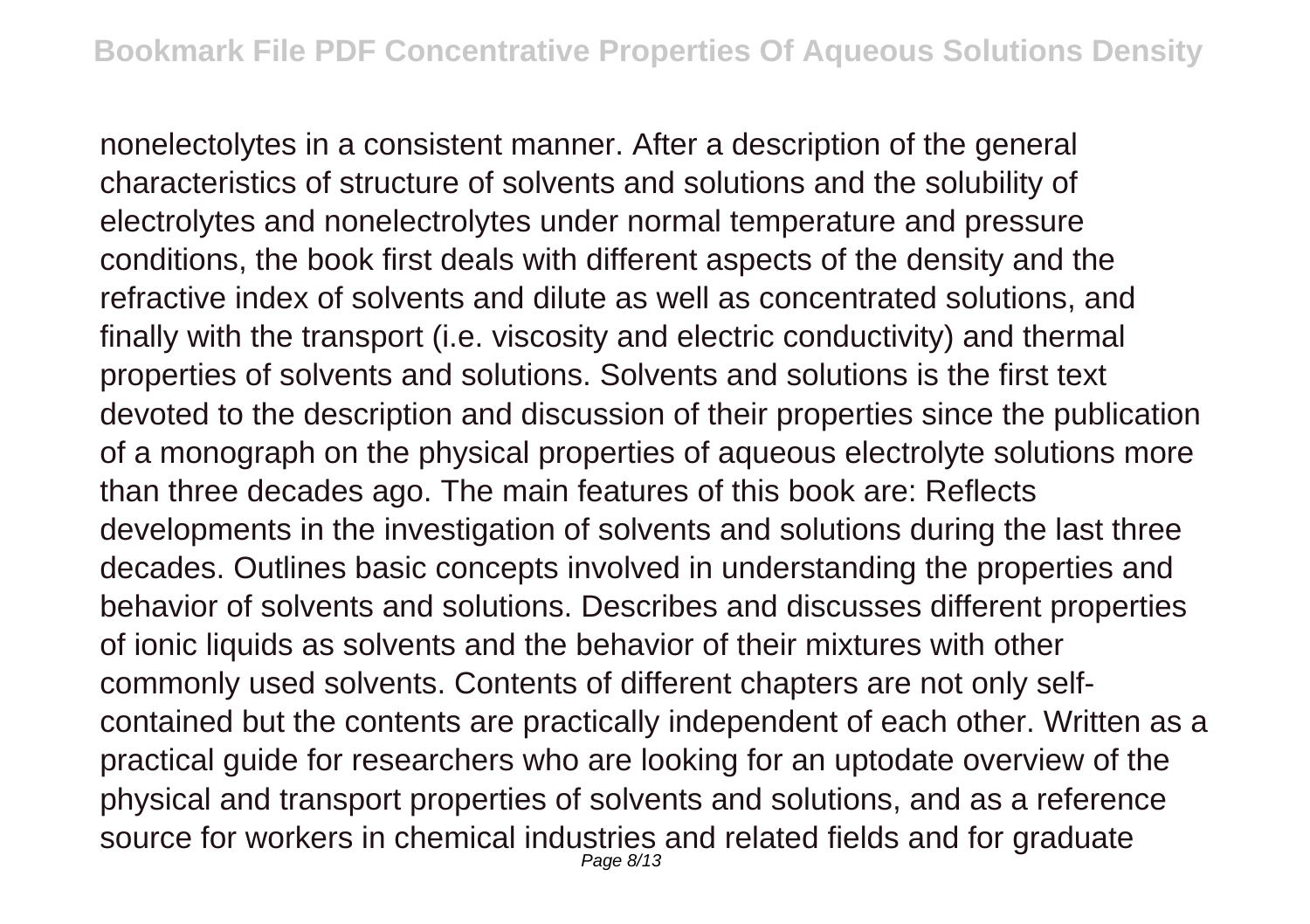students of chemical engineering and physical chemistry.

The first guide devoted to the functions, structures, and applications of natural hydrocolloids In today's health-conscious climate, the demand for natural food products is growing all the time. Natural hydrocolloids, therefore, have never been more popular. With their thickening, stabilizing, gelling, fat replacing, and binding qualities, these naturally occurring, plant-based polymers can fulfil many of the same functions as commercial ingredients like xanthan, guar, gum Arabic, pectin, and starch. Moreover, certain health benefits have been linked with their often biological active compounds and high-fiber compositions, including potential prebiotic effects and the reduction of blood cholesterol levels. Application of these novel hydrocolloids is, however, still underexplored. Emerging Natural Hydrocolloids aims to remedy this by providing a thorough overview of their structure–function relationships, rheological aspects, and potential utility in mainly the food and pharmaceutical industries. This accessible, quickreference guide features: A comprehensive and up-to-date survey of the most significant research currently available on natural hydrocolloids Examinations of the major functions and rheological aspects of novel hydrocolloids Information on the potential applications of biopolymers within both foods and pharmaceutical systems Collaborations from an international team of food scientists Emerging Natural Hydrocolloids: Rheology and Functions offers scientists, engineers, technologists, and researchers alike a unique and in-depth account of the uncharted world of novel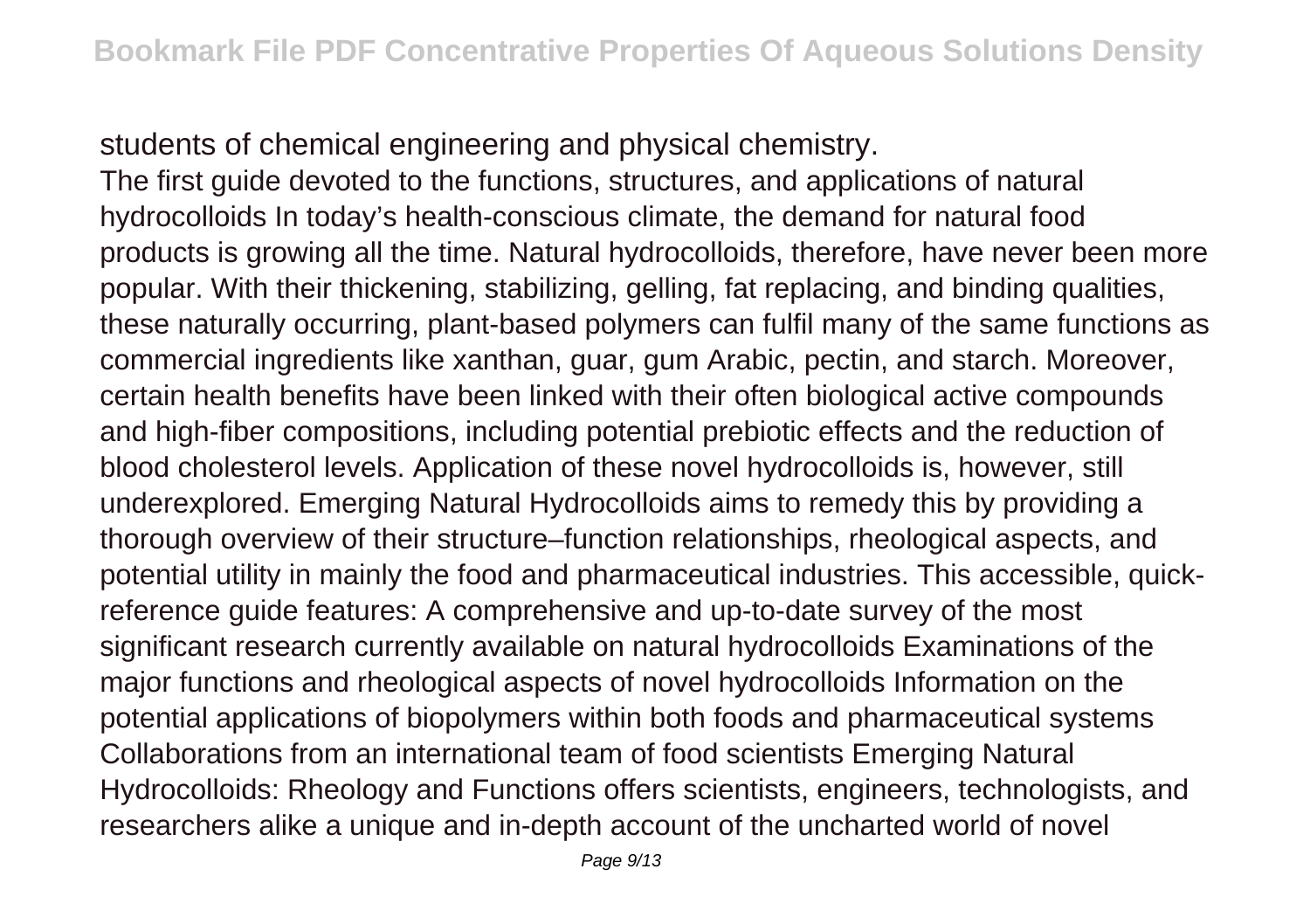hydrocolloids, their uses, properties, and potential benefits.

The Handbook of Chemistry and Physics has always provided a thorough range of critically evaluated data in a convenient, one-volume format. Over the last ten years, revisions to the book have supported the advances in semiconductors and hightemperature superconductors; addressed environmental concerns by providing data on pollutants, contaminants, global warming, and ground water contamination; and amended pertinent data to stay current with IUPAC standards. In the last several years, the handbook has added, revised, or updated 95% of its information.

This book forms the proceedings of the 11th International Conference of the Properties of Steam, conducted in 1989 in Czechoslovakia. The session provided an international forum for the dissemination of information on recent progress in experiment, theory and formulation of the properties of steam and aqueous systems in the power industry during the past five years. The papers reflect present knowledge of the thermophysical properties of pure ordinary and heavy water to the properties of aqueous solutions, to the power cycle chemistry, to corrosion in power plants.

The leading Textbook on the subject. A completely rewritten and up-to-date fifth edition, based upon the highly respected fourth edition, edited by C. Jacobs, C.M. Kjellstrand, K.M. Koch and J.F. Winchester. This new edition is truly global in scope and features the contributions of the top experts from around the world.

This Volume, the last of the series, is devoted to water in its metastable forms,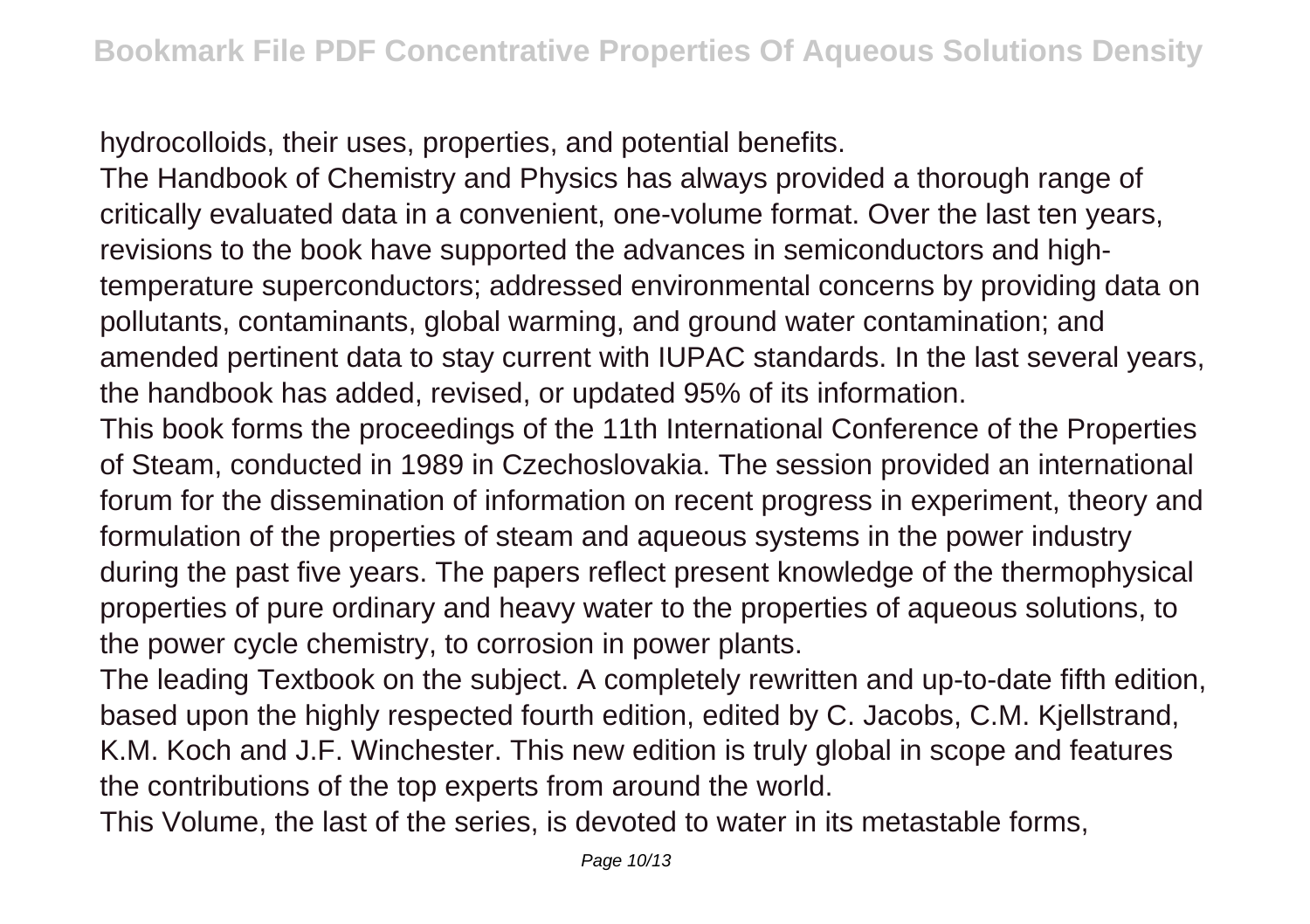especially at sub-zero temperatures. The past few years have wit nessed an increasing interest in supercooled water and amorphous ice. If the properties of liquid water in the normal temperature range are already eccentric, then they become exceedingly so below the normal freezing point, in the metastable temperature range. Water can be supercooled to -39°C without too much effort, and most of its physical properties show a re markable temperature dependence under these conditions. Although ade quate explanations are still lacking, the time has come to review available knowledge. The study of amorphous ice, that is, the solid formed when water vapor is condensed on a very cold surface, is of longer standing. It has achieved renewed interest because it may serve as a model for the liquid state. There is currently a debate whether or not a close structural relation ship exists between amorphous ice and supercooled water. The nucleation and growth of ice in supercooled water and aqueous solutions is also still one of those grey areas of research, although these topics have received considerable attention from chemists and physicists over the past two decades. Even now, the relationships between degree of supercooling, nucleation kinetics, crystal growth kinetics, cooling rate and solute concentration are somewhat obscure. Nevertheless, at the empirical level much progress has been made, because these topics are of considerable importance to biologists, technologists, atmospheric physicists and gla ciologists.

The International Association for the Properties of Water and Steam (IAPWS) has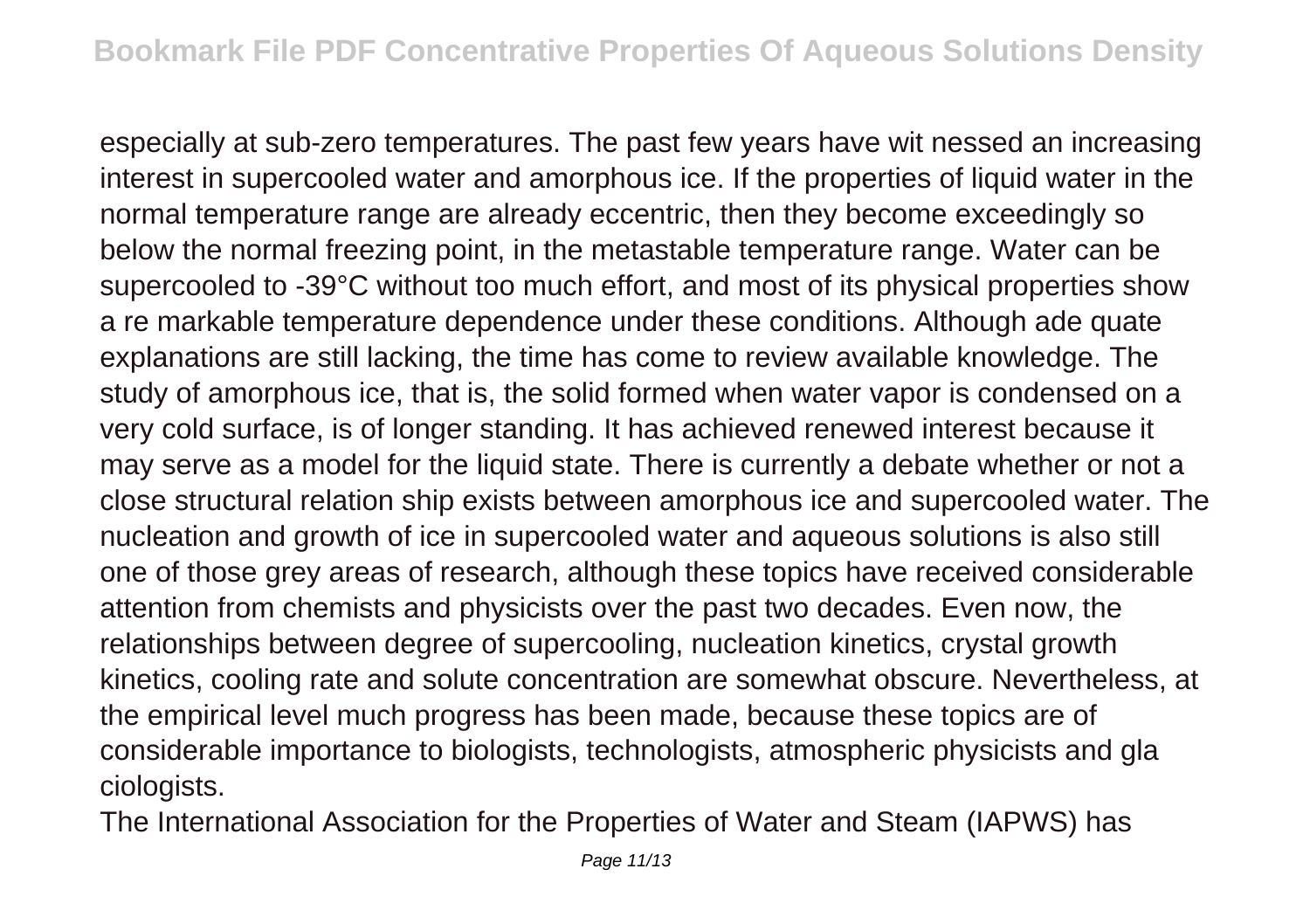produced this book in order to provide an accessible, up-to-date overview of important aspects of the physical chemistry of aqueous systems at high temperatures and pressures. These systems are central to many areas of scientific study and industrial application, including electric power generation, industrial steam systems, hydrothermal processing of materials, geochemistry, and environmental applications. The authors' goal is to present the material at a level that serves both the graduate student seeking to learn the state of the art, and also the industrial engineer or chemist seeking to develop additional expertise or to find the data needed to solve a specific problem. The wide range of people for whom this topic is important provides a challenge. Advanced work in this area is distributed among physical chemists, chemical engineers, geochemists, and other specialists, who may not be aware of parallel work by those outside their own specialty. The particular aspects of high-temperature aqueous physical chemistry of interest to one industry may be irrelevant to another; yet another industry might need the same basic information but in a very different form. To serve all these constituencies, the book includes several chapters that cover the foundational thermophysical properties (such as gas solubility, phase behavior, thermodynamic properties of solutes, and transport properties) that are of interest across numerous applications. The presentation of these topics is intended to be accessible to readers from a variety of backgrounds. Other chapters address fundamental areas of more specialized interest, such as critical phenomena and molecular-level solution structure.